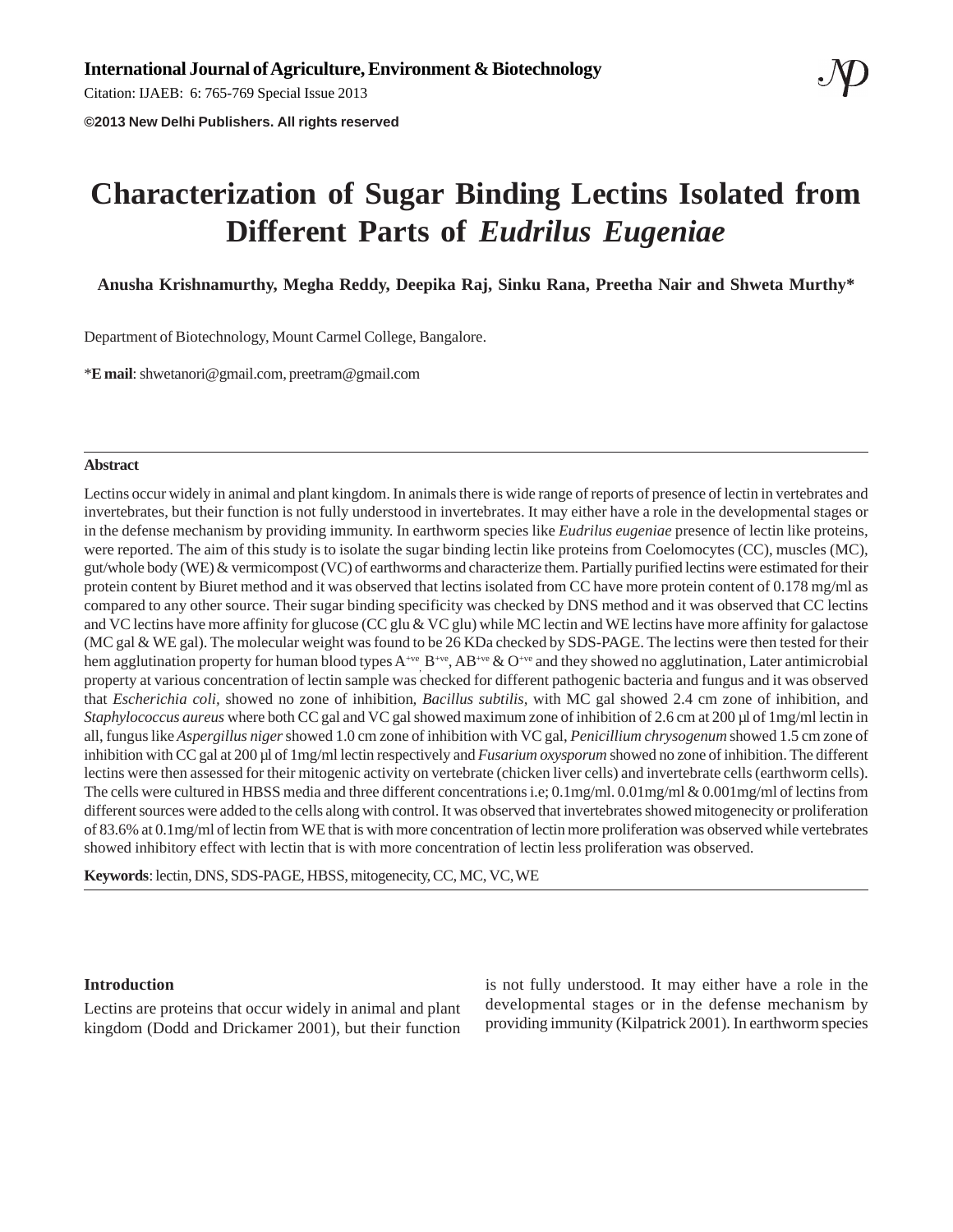

like *Eudrilus eugeniae* presence of lectin like proteins, which are sugar binding proteins in various location were reported (Licata *et al* 2002).

The objective of the research work is isolation and assessment of partially purified proteins from coelomic fluid, muscles, gut & vermicompost of earthworms for their specificity for binding to monosaccahrides like glucose and galactose. They will be tested for their antimicrobial properties against selected human pathogens and *in vitro* studies for mitogenic effect on vertebrate and invertebrate cells. This will enable to understand their potential use in future pharmaceuticals.

**Materials and methods:** *Eudrilus eugeniae* cultured in kitchen waste and leaves in 3:1 ratio for around 1-2 months. Adult earthworms were used for lectin isolation from different parts. Following are the steps in this investigation;

**Lectin isolation & purification**: coelomocytes (CC) were isolated by cold shock method, and were cultured by incubating in CO<sub>2</sub> incubator for one week in HBSS medium. Muscle cells (MC) were cut in fine pieces and also cultured in CO<sub>2</sub> incubator for one week in HBSS medium, after one week Coelomocytes and muscle cells were trypsined and pelleted and then lysed with 1% SDS and 0.1mM EDTA to release lectin. They were incubated separately with 20 mM glucose and 20 mM galactose in EDTA-MEPBS buffer overnight, Similarly whole body (WE) of earthworms fed on filter paper for 48 hrs were homogenized and cells were pelleted to release lectin with same procedure as above. Vermicompost (VC) was added with ME-PBS buffer to collect supernatant and lectin was isolated. Later all the different lectins were purified by dialysis method using appropriate membrane.

**Protein estimation**: The concentration of all different proteins was achieved by Biuret method taking BSA as positive control. (Ferdinand Rose, 1833)

**Estimation of Sugar binding specificity**: The sugar binding specificity can be determined by DNS method where the colour intensity will give the appropriate result. Specific sugars will go and bind to the lectin proteins leaving DNS free which gives more colour. Hence less color intensity less sugar is present (Miller, 1959).

**SDS-PAGE**: It was done to determine molecular weight of different lectin proteins isolated.

**Agglutination properties**: Agglutination property of the lectins against human blood type (A+ve, B+ve, AB+ve & O+ve) was checked to find out the affinity between Antigens of proteins and receptors on RBC. This was done by adding one drop of each blood type with one drop of purified 1mg/ml of different lectin samples separately.

**Antibacterial and antifungal effect**: It was done to determine whether the isolated lectins have any specificity & lytic activity for sugar moieties present on pathogens. The test was performed by agar gel diffusion method taking 50µl, 100 µl, 150 µl & 200 µl of 1mg/ml of lectin samples isolated from different parts of the earthworm on bacteria like *Escherichia coli*, *Bacillus subtilis* and *Staphylococcus aureus* and on fungus like *Aspergillus niger, Penicillium notatum* and *Fusarium oxysporum.*

**Mitogenic activity:** Mitogenic activity or proliferation activity of all lectins on vertebrate (chicken liver cells in HBSS media) and invertebrate cells (earthworm muscle cells) was checked to find whether the lectins added can act as growth factor for the developing cell (Imanishi *et al* 1981) (Hrzenjak *et al* 1993). The cells were cultured in HBSS media and three different concentrations i.e; 0.1mg/ ml. 0.01mg/ml & 0.001mg/ml of lectins from different sources were added to the cells along with control for one week in  $CO<sub>2</sub>$  incubator.

# **Results and Discussion**

Protein estimation assay showed that all the lectins isolated from different parts that is from coelomocytes, muscle cells, whole earthworm body and vermicompost of the earthworm *Eudrilus eugeniae* showed protein content in it which was estimated by Biuret method taking BSA as control at 540 nm.. The lectins isolated from Coelomocytes with affinity for glucose (CC glu) showed maximum protein content of 1.78mg/ml.

Sugar binding assay with DNS was done to find out the specificity of the lectins for a particular sugar. All the lectins showed affinity for sugars glucose and galactose but Coelomocytes and Vermicompost showed greater affinity for glucose while muscle cell and whole earthworm body showed more affinity for galactose. When sugar and lectin bind together, DNS will be left free and hence show less absorbance reading and less colour intensity.

The molecular weight of the four different lectins was determined by SDS-PAGE, stained with silver staining method and was found to be approximately 26 KDa for all lectins.

Hemagglutination was checked to see whether the lectins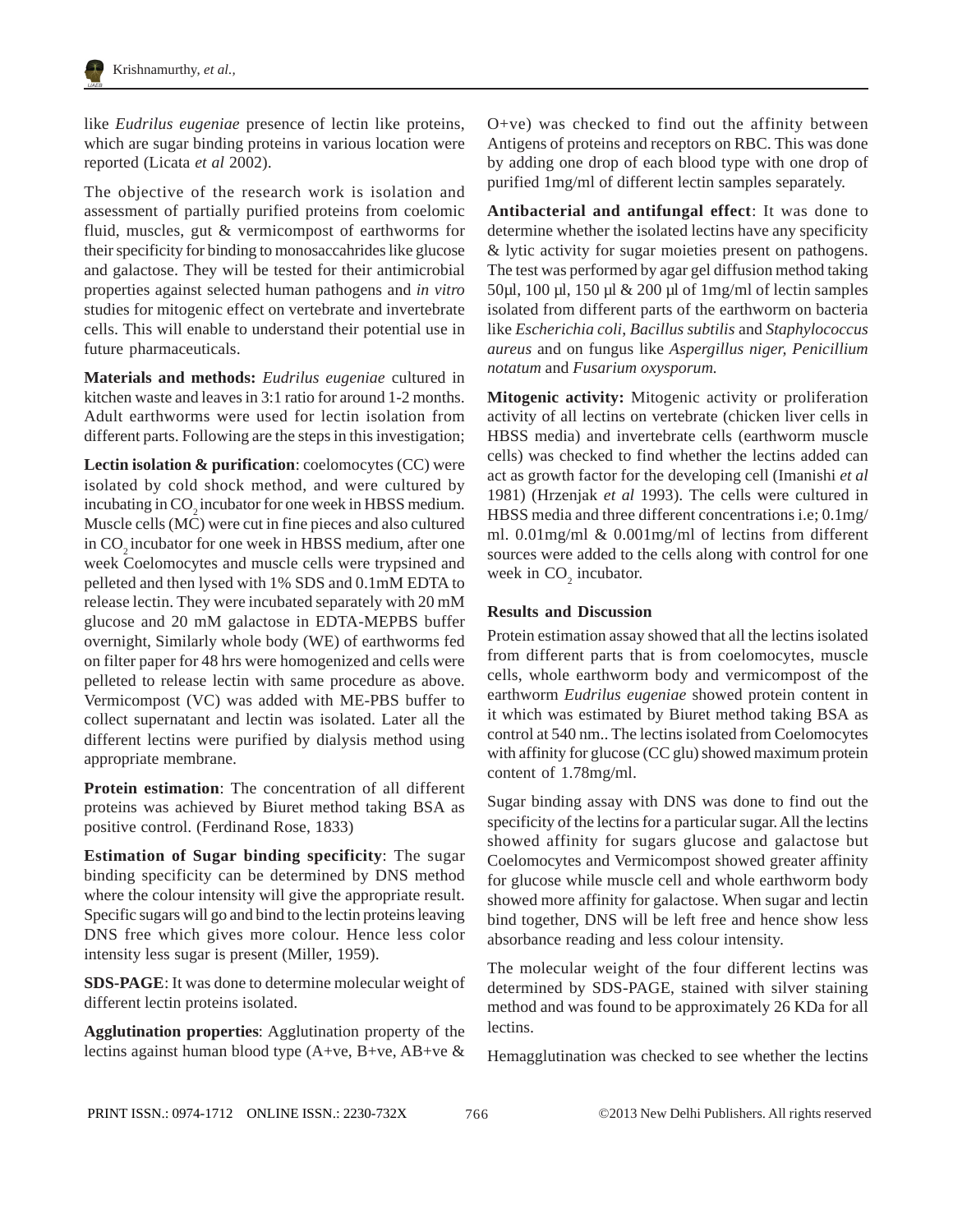have any coagulating effect on the human blood, and it was observed that lectins show no agglutination with the blood suggesting that the lectin isolated from the earthworm has no Ab against the Rh antigen of human blood. Hence it has anti-coagglutant property (Karel and Franklin 1946) and therefore can be further tested as an anti coagulant.

Antimicrobial activity of different lectins was checked on three different pathogenic bacteria and fungus and it was observed that lectins do have antibacterial and antifungal effect. *Bacillus subtilis* showed 2.4 cm zone of inhibition with lectin isolated from muscle cells having affinity for galactose, and *Staphylococcus aureus* showed maximum zone of inhibition of 2.6 cm at 200 µl of 1mg/ml of lectin isolated from coelomocytes having affinity for galactose and lectin from vermicompost with affinity for galactose respectively. *Escherichia coli,* showed no zone of inhibition*,* while *Aspergillus niger* showed 1.0 cm zone of inhibition with lectin from vermicompost with affinity for galactose, *Penicillium chrysogenum* showed 1.5 cm zone of inhibition with lectins from Coelomocyte having affinity for galactose at 200 µl of 1mg/ml lectin respectively and *Fusarium oxysporum* showed no zone of inhibition. Antimicrobial effect shows that the lectins may bind to the sugar moieties present on the surface of the bacterial cell and lyse it (Liao *et al* 2003) (cooper *et al* 1995).

The different lectins were then assessed for their mitogenic activity on vertebrate (chicken liver cells) and invertebrate cells (earthworm cells). The cells were cultured in HBSS media and three different concentrations i.e; 0.1mg/ml. 0.01mg/ml & 0.001mg/ml of lectins from different sources were added to the cells along with control. It was observed that the invertebrates showed mitogenecity and proliferation of 83.63% at 0.1mg/ml of lectin from Whole earthworm body having affinity with galactose that is with more concentration of lectin more proliferation was observed while vertebrates showed 85.7% in 0.001 mg/ml with lectin from MC that is with more concentration of lectin less proliferation was observed hence on vertebrates it has inhibitory effect (Imanishi *et al* 1981).

**Table 1:** protein estimation

| Protein concentrationObtained @ 540 nm |
|----------------------------------------|
| $1.00 \,\mathrm{mg/ml}$                |
| $0.75$ mg/ml                           |
| $0.50$ mg/ml                           |
| $0.25$ mg/ml                           |
|                                        |

| Lectin sample | Protein concentration   |
|---------------|-------------------------|
| CC glu        | $1.78 \,\mathrm{mg/ml}$ |
| $CC$ gal      | $1.29$ mg/ml            |
| MC glu        | $1.52 \text{ mg/ml}$    |
| MC gal        | $1.36$ mg/ml            |
| WE glu        | $1.23$ mg/ml            |
| WE gal        | $1.17$ mg/ml            |
| VC glu        | $0.87$ mg/ml            |
| VC gal        | $0.84$ mg/ml            |

**Table 2:** Sugar binding specificity

(A): Glucose binding ability of tested lectins (mg/ml)

| Lectin | sugars  | mg/ml protein bound to sugar |
|--------|---------|------------------------------|
| CC     | glucose | 0.952                        |
| МC     | glucose | 0.841                        |
| WE     | glucose | 0.730                        |
| VC     | glucose | 0.954                        |

(B): Galactose binding ability of tested lectins (mg/ml)

| Lectin        | sugars    | mg/ml protein bound to sugar |
|---------------|-----------|------------------------------|
| <sub>CC</sub> | galactose | 0.801                        |
| МC            | galactose | 0.950                        |
| WE            | galactose | 0.860                        |
| VC            | galactose | 0.855                        |

### **Table 3:** SDS-PAGE

| Sample          | Mol. Wt. (KDa) |
|-----------------|----------------|
| Coelomocytes    | 26KDa          |
| Muscle cells    | 26KDa          |
| Whole earthworm | 26KDa          |
| vermicompost    | 26KDa          |

#### **Table 4:** Hemagglutination

| Blood group      | Agglutination  |
|------------------|----------------|
| $A^{\text{+ve}}$ | N <sub>0</sub> |
| $B^+$            | N <sub>0</sub> |
| $AB$ +ve         | N <sub>0</sub> |
| $O$ +ve          | N <sub>0</sub> |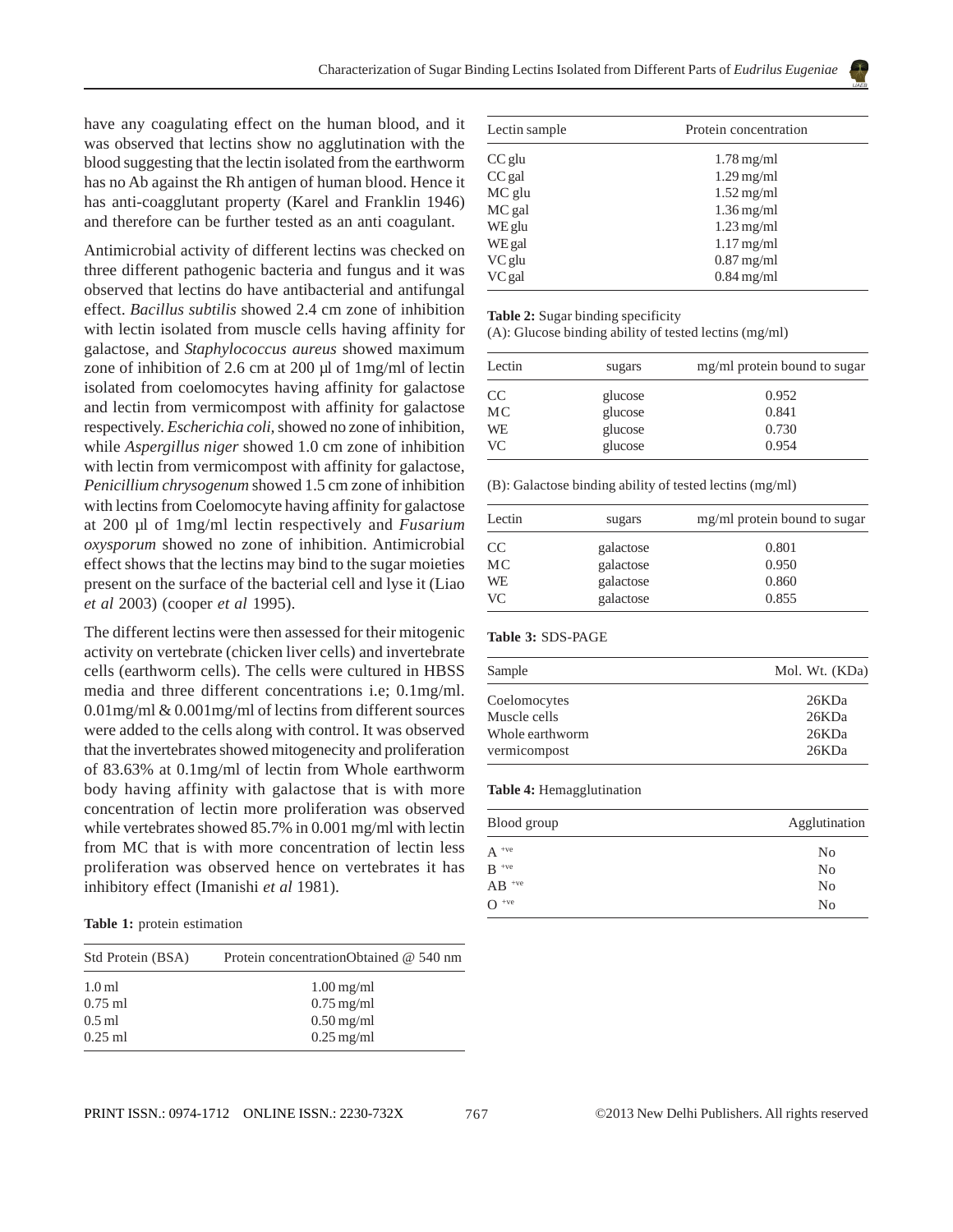

# **Table 5:** Antimicrobial activity A) Bacteria

| Micro Organism (Bacteria) | Volume of samples<br>in $\mu$ from mg/ml<br>concentration |                          |                          |                          | Zone of inhibition (in cms) for 8 different protein samples |        |                          |        |        |
|---------------------------|-----------------------------------------------------------|--------------------------|--------------------------|--------------------------|-------------------------------------------------------------|--------|--------------------------|--------|--------|
|                           |                                                           | CC gal                   | $CC$ glu                 | MC gal                   | MC glu                                                      | VC gal | VC glu                   | WE gal | WE glu |
| Staphylococcus aureus     | 50                                                        | 1.4                      | 1.2                      | $\overline{\phantom{a}}$ | 1.2                                                         | 1.8    |                          |        |        |
|                           | 100                                                       | 1.9                      |                          | $\overline{\phantom{a}}$ | 1.5                                                         |        |                          |        |        |
|                           | 150                                                       | 2.6                      | 1.6                      | $\overline{\phantom{a}}$ | 2.4                                                         | 2.4    |                          |        |        |
|                           | 200                                                       | 2.6                      | 2.0                      | $\overline{\phantom{a}}$ | 2.0                                                         | 2.6    |                          |        |        |
| Bacillus subtilis         | 50                                                        | $\overline{\phantom{a}}$ | 1.8                      | 1.5                      | $\overline{\phantom{a}}$                                    | 1.4    |                          |        |        |
|                           | 100                                                       | $\overline{\phantom{a}}$ | 2.0                      | 2.3                      | $\overline{\phantom{0}}$                                    | 1.4    | $\overline{\phantom{0}}$ |        |        |
|                           | 150                                                       |                          | $\overline{\phantom{a}}$ | 2.4                      | $\overline{\phantom{0}}$                                    | 1.5    | 1.5                      |        |        |
|                           | 200                                                       |                          |                          | 2.4                      |                                                             |        | 2.0                      |        |        |

# B) Fungus

| Micro Organism (Fungus) | Volume of samples<br>in $\mu$ from mg/ml<br>concentration | Zone of inhibition (in cms) for 8 different protein samples |                          |                          |                          |        |                          |        |        |
|-------------------------|-----------------------------------------------------------|-------------------------------------------------------------|--------------------------|--------------------------|--------------------------|--------|--------------------------|--------|--------|
|                         |                                                           | CC gal                                                      | $CC$ glu                 | MC gal                   | MC glu                   | VC gal | VC glu                   | WE gal | WE glu |
| AspergillusNiger        | 50                                                        | 0.3                                                         | 0.5                      | $\overline{\phantom{a}}$ | 0.6                      | 0.2    | $\overline{\phantom{0}}$ |        |        |
|                         | 100                                                       | 0.5                                                         | 0.2                      | 0.7                      | $\overline{\phantom{a}}$ | 0.3    | 0.5                      |        |        |
|                         | 150                                                       | 0.7                                                         | $\overline{\phantom{a}}$ | 0.9                      | 0.5                      | 0.6    | 0.3                      |        |        |
|                         | 200                                                       | 0.9                                                         | $\overline{\phantom{a}}$ | $\overline{\phantom{0}}$ | $\overline{\phantom{0}}$ | 1.0    | $\overline{\phantom{a}}$ |        |        |
| Penicillium notatum     | 50                                                        | 1.0                                                         | 0.9                      | 0.3                      | 1.0                      | 0.2    | 1.1                      | 0.2    | 0.5    |
|                         | 100                                                       | 1.2                                                         | 1.2                      | 0.5                      | 0.6                      | 0.4    | 0.9                      | 0.6    | 0.7    |
|                         | 150                                                       | 1.3                                                         | 0.8                      | 0.7                      | 0.6                      | 0.5    | 1.3                      | 0.8    | 0.8    |
|                         | 200                                                       | 1.5                                                         | 1.2                      | 1.1                      | 0.5                      | 0.6    | 1.5                      | 1.0    | 0.7    |

# **Table 6:** Mitogenic activity

A) For earthworm muscle cells (invertebrates):

| S. No. | sample   | Control % viability | $0.1$ mg/ml | $0.01$ mg/ml | $0.001$ mg/ml |
|--------|----------|---------------------|-------------|--------------|---------------|
| 1.     | $CC$ glu | 92.30%              | 83.30%      | 77.77%       | 60.00%        |
| 2.     | $CC$ gal | 88.88%              | 76.66%      | 68.82%       | 55.50%        |
| 3.     | MC glu   | 58.14%              | 66.66%      | 62.50%       | 60.00%        |
| 4.     | MC gal   | 66.60%              | 66.60%      | 65.21%       | 57.14%        |
| 5.     | WE glu   | 60.00%              | 64.70%      | 62.5%        | 60.55%        |
| 6.     | WE gal   | 68.29%              | 83.63%      | 72.33%       | 69.20%        |
| 7.     | VC glu   | 61.70%              | 68.66%      | 62.92%       | 60.58%        |
| 8.     | VC gal   | 60.60%              | 67.85%      | 64.70%       | 60.68%        |